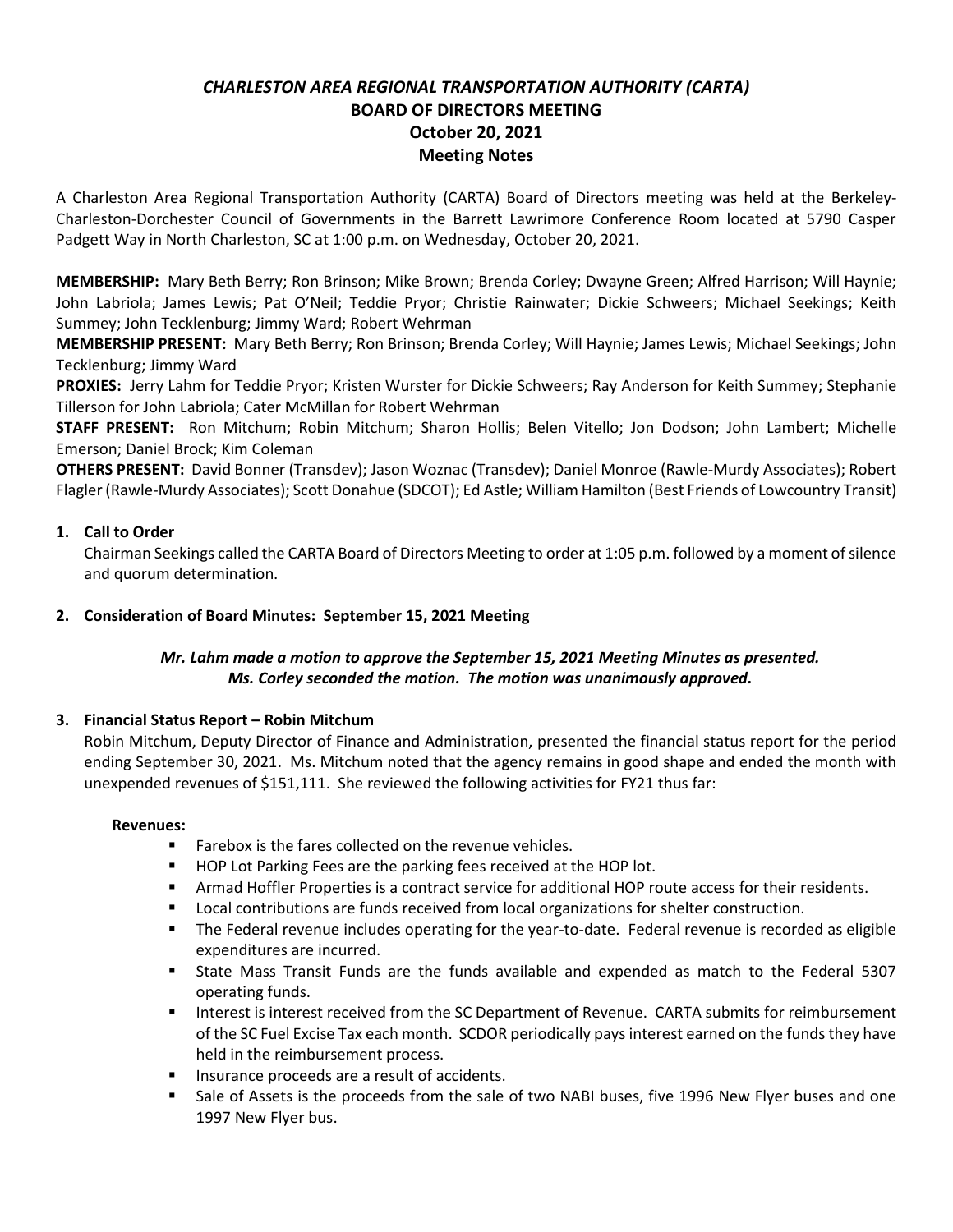#### **Expenditures:**

- Staff Salaries & Benefits include the cost of retiree insurance.
- Supplies include office and facility maintenance supplies.
- Printing includes cost of printing route maps, brochures and passes.
- Automotive costs include the maintenance on the administrative vehicles and mileage reimbursements.
- Postage is postage meter refills used to mail passes.
- Dues/Memberships is CARTA's membership with Transportation Association of South Carolina (TASC).
- **•** Office Equipment Rental includes the quarterly postage meter rental fee, the cost of the portable toilet rental for the HOP lot and the monthly battery lease for the electric buses.
- **Office Equipment Maintenance (OEM) includes the FY21 portion of the Swiftly Transit Time & Insights,** Cradlepoint NetCloud Essentials for mobile routers and Zscaler internet security renewal, in addition to other IT support.
- Rent includes the Ashley Phosphate Park & Ride lot, Dorchester Village Shopping Center Park & Ride lot, Leeds Avenue lot lease from SCE&G, SC Works Trident lease space and document storage.
- Communications is the cost of phone, internet and radio services at the facilities and on the buses.
- Utilities include electric and water at the SuperStop, Melnick Park & Ride, the Radio Shop at Leeds Avenue and the charging stations at Leeds Avenue.
- Custodial Services is the cost of janitorial services at the Melnick Park & Ride location and the SuperStop bus depot.
- Pilot Ride Program is customer transportation cost for same-day service through independent rideshare.
- **■** Other Professional Services include pest control services and UST inspection services.
- Shared Contract Services (IGA & Management) is the extensive services BCDCOG provides to CARTA.
- Money Transport is the cost of the armored guard service, Brinks, to pick up and transport cash deposits to the bank.
- Security Services is contracted security service provided at the SuperStop by the City of North Charleston Police Department.
- **EXECT ELECT FIGUS** Electric Bus Master Plan is the project to develop the necessary planning documents to transition CARTA's diesel bus fleet to all-electric buses.
- Vehicle Maintenance is the cost to maintain the fleet.
- Facility Repair & Maintenance is the cost to maintain the SuperStop facility.
- Operating Fees & Licenses include credit card transaction fees, storm water fees, solid waste user fees and vehicle title and registration fees.
- **■** Insurance includes the cost of liability insurance provided by the Insurance Reserve Fund.
- Interest is the interest accrued on the Melnick Park & Ride Loan.
- Non-Capitalized Assets include the purchase of additional driver and side shields on the buses, radio equipment, cameras, bike racks and security equipment.

#### **Capital Expenditures:**

- Rolling Stock is the purchase of two Alexander Dennis Enviro 200 buses, three Proterra Electric buses and three New Flyer buses.
- Bus Shelter Construction/Bench is the purchase of shelters.
- Security/Cameras & Equipment is the purchase of cameras at facilities and on buses.
- Capital includes the purchase of a fork lift and digital signage for shelters and bus stops.
- **■** ITS System is the purchase of the Syncromatics system.

Ms. Mitchum reviewed the HOP expenditures. As of September 30, 2021, total expenditures for the HOP program for FY21 is \$246,043. The amount owed to Transdev as of September 30, 2021 is \$1,287,425.38. The Board of Directors received the Financial Status Report and HOP Expenditures Report as information.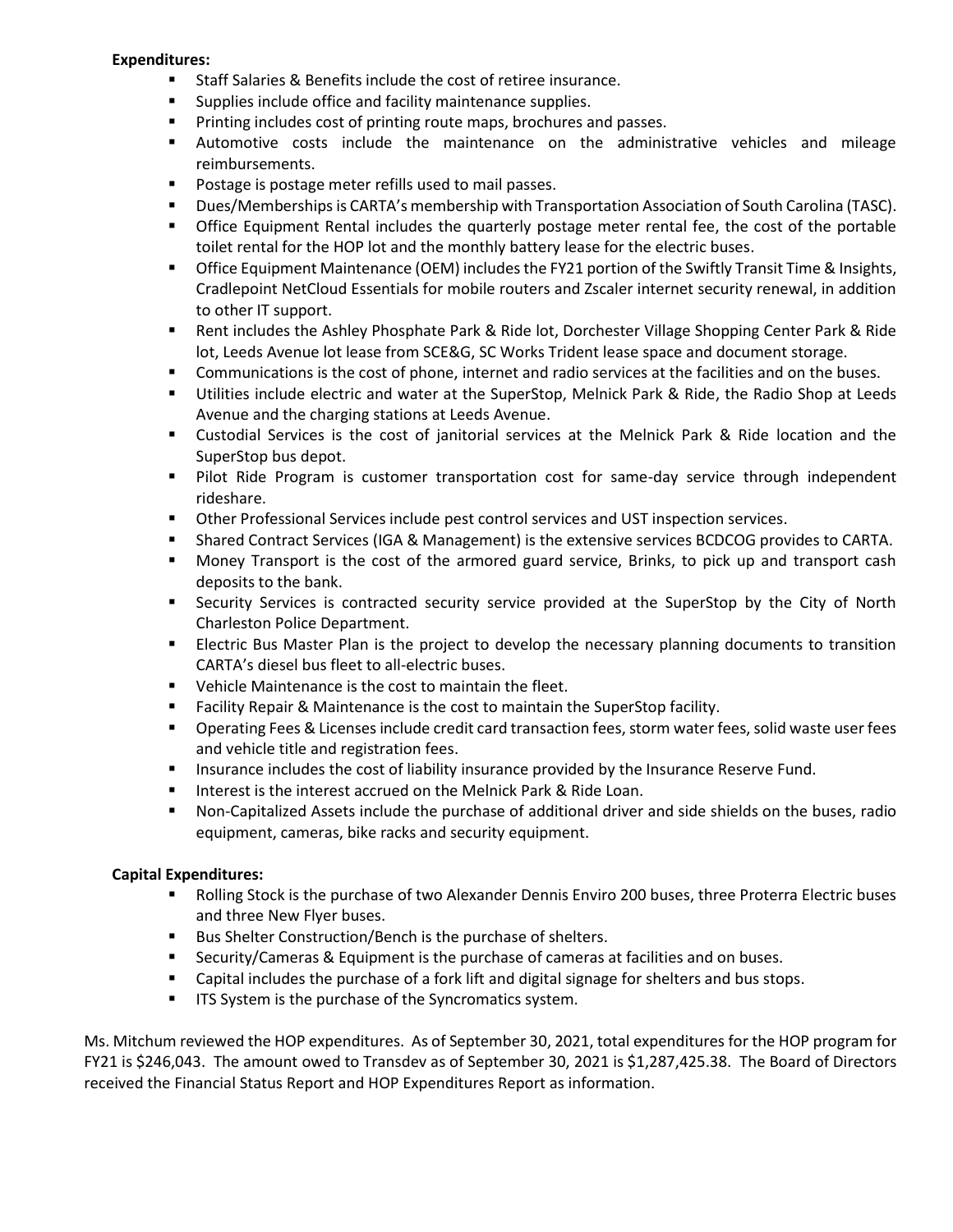### **4. Transit Design Guidelines – Presentation – Request for Approval – Amy Pettine, Nelson/Nygaard**

Ron Mitchum, Executive Director, stated that Jon Dodson, Senior Transit Planner, would introduce Amy Pettine. Mr. Dodson introduced Ms. Pettine, Principal with Nelson/Nygaard. Ms. Pettine delivered a presentation on Transit and Bus Stop Design Guidelines. She discussed the Project Overview, noting the bus stop guidelines and how they are used. She also discussed the Project Schedule and the Project Work Recap regarding Stakeholder Outreach and Technical Work. Ms. Pettine highlighted the Design Guidelines and noted that the Next Steps are the adoption and implementation of Design Guidelines. Ms. Pettine addressed questions and comments.

### *Mr. Brinson made a motion to approve the Transit Design Guidelines as presented. Ms. Tillerson seconded the motion. The motion was unanimously approved.*

A discussion was held regarding better collaboration between the City of Charleston, the City of North Charleston and the respective Police Departments, Charleston County and the BCDCOG relating to bus shelter protocol and law enforcement of posted rules.

### **5. Isle of Palms Beach Reach Shuttle - Discussion**

Mr. Mitchum stated that Jon Dodson would highlight the results of the Isle of Palms Beach Reach Shuttle. Mr. Dodson noted that service for the shuttle began on the Memorial Day weekend and ended on Labor Day Monday. Service during that time was offered on the weekend and weekday holidays. He stated that operation was partly funded by the City of the Isle of Palms and the Town of Mt. Pleasant. Pick-up location changed in July at the request of the City of the Isle of Palms. The Mt. Pleasant Town Centre provided free parking and marketing efforts included branch development, in-person pushes, flyer and sandwich board distributions, press releases and TV coverage and ads on the buses and social media pushes. He noted that rainy weather was the biggest challenge during the season. Mr. Dodson addressed questions and comments. Mr. Mitchum requested the Board's support of staff resuming efforts to offer the service in 2022. Mr. Ward, Isle of Palms Councilmember, stated that he would request the City of the Isle of Palms' support to provide additional media coverage for next year. Mayor Haynie stated that the Town of Mt. Pleasant will continue to support the service during the same time-range for next year as well. The Board encouraged Mr. Mitchum and staff to move forward with plans for the Isle of Palms Beach Reach Shuttle service for 2022.

#### **6. Bus Wrap Advertising – Request for Approval**

Mr. Mitchum discussed Bus Wrap Advertising. He stated that CARTA requests approval to amend the Red Falcon Ink, LLC Bus Wrap and Shelter Advertising contract for an additional year pursuant to the renewal terms outlined in the contract. Mr. Mitchum noted that the contract was awarded as a one-year contract with four options to renew annually. This amendment will extend the contract through October 29, 2022. Mr. Mitchum stated that an advertising update will be presented at the next Board meeting and addressed questions and comments.

### *Mr. Lewis made a motion to approve the Bus Wrap Advertising as presented. Mr. Lahm seconded the motion. The motion was unanimously approved.*

## **7. Armored Transport Services – Request for Approval**

Mr. Mitchum discussed the Armored Transport Services. He stated that CARTA requests approval to amend the Brinks, Inc. Armored Transport Services contract for an additional year pursuant to the renewal terms outlined in the contract. Mr. Mitchum noted that the contract was awarded on November 5, 2019 as a one-year contract with two options to renew annually. This amendment will extend the contract through November 4, 2022. Mr. Mitchum addressed questions and comments.

> *Mr. Anderson made a motion to approve the Armored Transport Services as presented. Ms. Wurster seconded the motion. The motion was unanimously approved.*